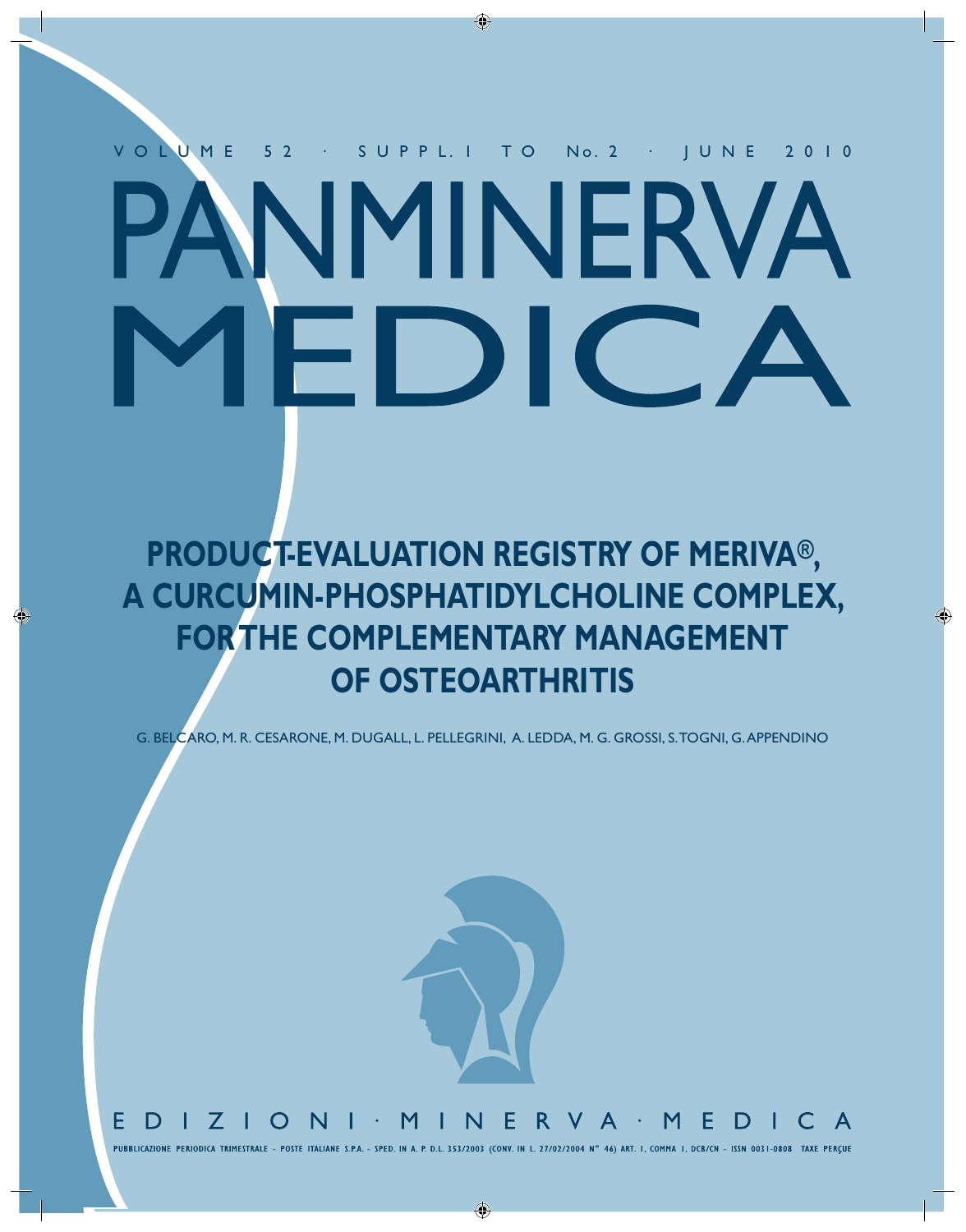## **Product-evaluation registry of Meriva® , a curcumin-phosphatidylcholine complex, for the complementary management of osteoarthritis**

G. BELCARO 1, M. R. CESARONE 1, M. DUGALL 1, L. PELLEGRINI 1, A. LEDDA 1, M. G. GROSSI<sup>1</sup>, S. TOGNI<sup>2</sup>, G. APPENDINO<sup>3</sup>

*Aim.* **A proprietary complex of curcumin with soy phosphatidylcholine (Meriva®, Indena SpA) was evaluated in a registry study to define its efficacy in 50 patients with osteoarthritis (OA) at dosages corresponding to 200 mg curcumin per diem.** 

*Methods.* **OA signs/symptoms were evaluated by the WOMAC scores. Mobility was studied by walking performance (treadmill), and inflammatory status was assessed by measurements of C-reactive protein (CRP).** 

*Results.* **After three months of treatment, the global WOMAC score decreased by 58% (P<0.05), walking distance in the treadmill test was prolonged from 76 m to 332 m (P<0.05), and CRP levels decreased from 168 ± 18 to 11.3 ±. 4.1 mg/L in the subpopulation with high CRP. In comparison, the control group experienced only a modest improvement in these parameters (2% in the WOMAC score, from 82 m to 129 m in the treadmill test, and from 175 ± 12.3 to 112 ± 22.2 mg/L in the CRP plasma concentration), while the treatment costs (use of anti-inflammatory drugs, treatment and hospitalization) were reduced significantly in the treatment group.**

*Conclusion.* **These results show that Meriva® is clinically effective in the management and treatment of osteoarthritis and suggests that the increased stability and better absorption of curcumin induced by complexation with phospholipids has clinical relevance and sets the stage for larger and more prolonged studies.**

**KEY WORDS:** Osteoarthritis – Curcumin - Meriva® - WOMAC – Joints – Pain - Anti-inflammatory drugs.

Over 2,500 preclinical investigations have validated del diarylheptanoid curcumin, the yellow pigment of turmeric (*Curcuma longa* L.), as a potential

*Conflict of interest.*—The Authors S. Togni and G. Appendino are managers of Indena S.p.A., producer and distributor of the product Meriva.

*1Irvine3 Labs Department of Biomedical Sciences Chieti-Pescara University, Pescara, Italy 2Indena S.p.A., Milano, Italy 3Dipartimento di Scienze Chimiche Alimentari, Farmaceutiche e Farmacologiche Università del Piemonte Orientale, Novara, Italy*

agent to treat chronic diseases such as inflammation, cancer, and Alzheimer's disease.1 These pathologies are currently at the forefront of biomedical research because of their large incidence, suboptimal treatment, and growing financial burden to society. However, the clinical translation of these research findings has so far been hampered by the chemical instability of curcumin at intestinal pH values, by its low water solubility and poor oral bioavailability, and by its quick conjugation and excretion. Curcumin undergoes fast  $(t_{1/2})$ <10 min) retro-Claisen hydrolytic cleavage at pH 7,2 its overall oral absorption is dismally low, barely overcoming 50 ng/mL after administration of the clinically unrealistic dosage of 12 g/day,3 and only phase II metabolites (sulfates and glucuronides) have been consistently detected in biological fluids (plasma, urine) after oral administration in humans.3 Conjugation can stabilize curcumin in plasma, but its hydrolytical instability and insolubility, poor absorption, and quick elimination generate unfavorable conditions for therapeutic use. As a result, several human studies on curcumin have failed,<sup>4</sup> and the important clinical potential of this compound is still substantially untapped.5-11

To improve the poor oral pharmacokinetics of curcumin, two distinct strategies have been pursued. The first one is the co-administration of compounds that

Corresponding author: G. Appendino, Università del Piemonte Orientale, Dipartimento di Scienze Chimiche, Alimentari, Farmaceutiche e Farmacologiche, Via Bovio 6, 28100 Novara, Italy. E-mail: appendino@pharm.unipmn.it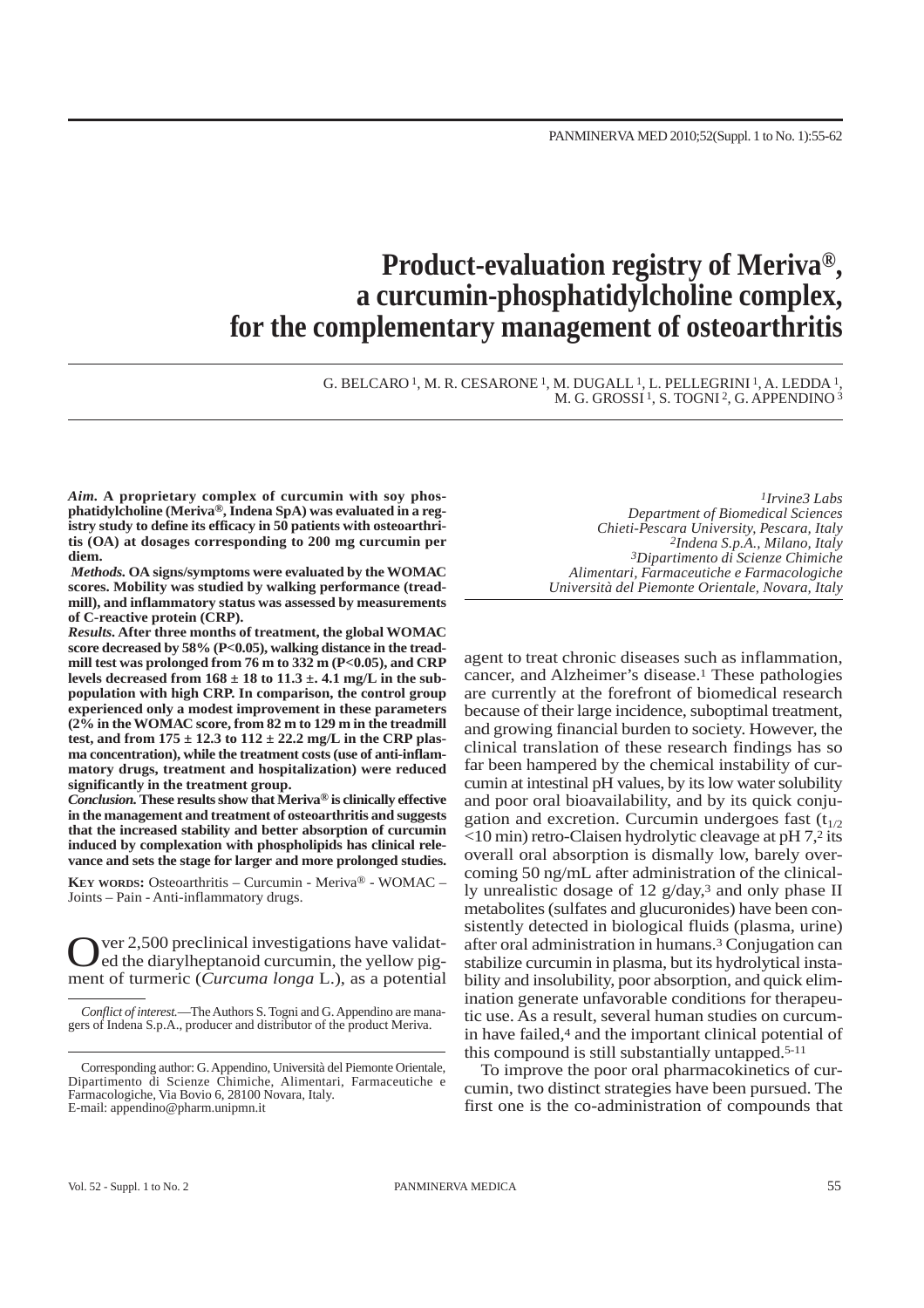interfere with its metabolic process, such as the alkaloid piperine, a potent inhibitor of hepatic and intestinal transformations of xenobiotics.6 However, since curcumin can already interfere with drug metabolism by inhibiting several classes of cytochromes,<sup>4</sup> severe reactions might occur when the curcumin-piperine association is administered with other drugs.4 Furthermore, although an increased absorption has been shown for the curcumin-piperine combination,<sup>7</sup> its clinical efficacy and safety are still largely unknown. The second strategy to improve the oral absorption of curcumin is based on its tendency to form non-covalent adducts with phospholipids, host-guest complexes with cyclodextrins, and liposome inclusion products.3-9 However, these formulation strategies intended to improve bioavailability also need clinical validation.

Curcumin has a high affinity for biological membranes and has the ability to rapidly penetrate them and form dimeric complexes that span the extra- to intracellular-length.3-8As a poorly water soluble phenolic, curcumin can form non-covalent links with phospholipids, and in particular phosphatidylcholine (PC).9-12 The formation of these complexes could improve the curcumin pharmacokinetics by shielding curcumin from retro-Claisen hydrolysis and stabilizing it at intestinal pH values. Furthermore, capitalizing on the fast exchange of PC between biological membranes and the interstitial fluid, PC could also chaperone curcumin into cell membranes, 9-12 where, thanks to membrane fluidity, the PC-curcumin complex may next move from the luminal to the visceral side of enteric cells. In this way, a substantial increase of absorption could be foreseen.3, 9-12

Curcumin as PC complex (Meriva®) has shown promising results in terms of hydrolytical stability 10 and oral absorption.11 Within its many possible clinical indications, curcumin could be particularly beneficial<sup>1</sup> in the management of osteoarthritis  $(OA)$ , since it can affect most molecular processes involved in this condition.12 The long-term side effects and costs of COX2-inhibitors have indicated the need for a complementary treatment in osteoarthritis,13-15 prompting a registry study on Meriva® to evaluate and define its effects on osteoarthritic pain and its associated physical impairment.

#### **Materials and methods**

Two groups of subjects with symptomatic OA were defined: Group A was managed using the "best available treatment" as defined by patient's GP and by specialists; and Group B was managed using the "best available treatment" as above in association with Meriva® administered as a food supplement.

A total of 50 patients with osteoarthritis (confirmed by x-ray) were included in this study. Patients were recruited from the San Valentino Vascular Screening Project. For clinical homogeneity, the main localization of OA in these subjects and the source of most of their signs and symptoms were in either or both knees. Patients were informed about the aim of the study and management procedure and gave oral informed consent.

Meriva® (distributed by Indena SpA, Italy) is already included as an ingredient in over-the-counter food supplements marketed in the USA and Europe. In this study, a finished form in capsules prepared by Thorne Research Inc. (Dover, Idaho, USA) was used at a dosage of 1g Meriva® complex per day (corresponding to 200 mg curcumin per day). Curcumin 16-22 has been used in several clinical and preventive applications without side effects.

#### *Inclusion criteria*

Primary osteoarthritis in one or both knees was diagnosed by x-ray investigation. Subjects had mild to moderate pain not adequately or completely controlled with anti-inflammatory drugs. They had to be able to perform the treadmill walking test and to understand all questions from the WOMAC questionnaire.

#### *Exclusion criteria*

Exclusion criteria were cardiovascular disease requiring drug treatment, diabetes, BMI>25, severe metabolic disorders, surgery or arthroscopy within the 3 months before inclusion, and any oncological condition or severe bone or joint deformation or condition making the patient unable to walk.

#### *Evaluation of signs/symptoms of osteoarthritis*

The questionnaire developed by the Western Ontario and McMaster Universities was applied to describe and rate the symptoms of OA. The questionnaire gives scores for the diverse symptoms of OA (WOMAC scores).13-15 The status of OA signs/symptoms was evaluated by the investigator together with the patient at inclusion and after at least 3 months of treatment**.**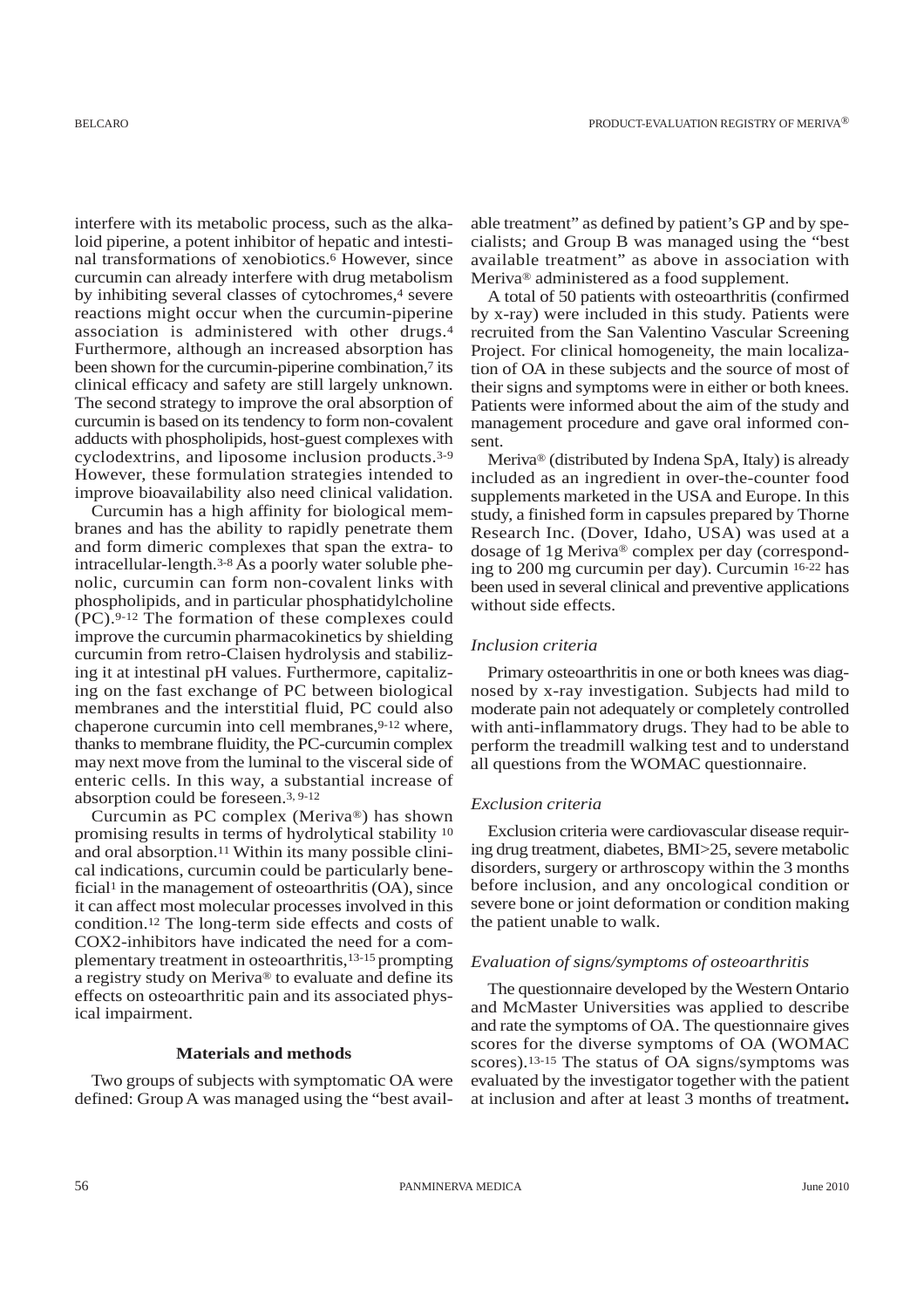| TABLE I.—WOMAC scoring and interpretation. Each response is asso- |  |  |  |
|-------------------------------------------------------------------|--|--|--|
| ciated with a conventional score expressed in points, as follows. |  |  |  |

| Response                                        | Points |
|-------------------------------------------------|--------|
| None<br>Slight<br>Moderate<br>Severe<br>Extreme |        |

Table I shows the types of responses and the attribution of the WOMAC score.

#### *Evaluation of physical performance*

Patients were able to walk on a treadmill (as tested in two tutorial tests). At inclusion and after 3 months performance was evaluated by treadmill at a speed of 3 km/h and an inclination of 10%. The total distance that could be covered without pain was recorded.

#### *Evaluation of associated treatments needed to manage osteoarthritis*

A diary was kept to record the use of any other drug prescribed by the patient's GP, the use of which was free (with a warning not to use excessive amounts).

#### *Evaluation of costs and side effects*

The costs of treatment and other costs occurring during the trial period (including work disruption and hospital admission) were recorded in a file specifically designated for costs.

#### *Evaluation of edema*

Lower limb edema 23-25 was evaluated using an edema score (0-4) as previously defined:

0) no edema;

1) distal, below-knee minimal edema visible only after prolonged standing (all day); not present every day; completely resolving after rest; no other symptoms;

2) below-knee edema visible only after long standing (>3 hours); disappearing after rest and leg elevations; minimal symptoms. Present every day;

3) edema present every day; only partially regressing with night rest; important symptoms; requires pharmacological treatment;

4) edema present day and night not reversible with-

out pharmacological treatment. Impairs daily activities. Often extending proximal to knees and visible also in other body parts (i.e.hands).

Edema was present at inclusion in most patients (88%) as a consequence of reduced activity associated to pain and walking impairment.

#### *Evaluation of plasma C-reactive protein*

C reactive protein (CRP) 26 was evaluated by laser nephelometry. Diagnostic use CRP is used mainly as a marker of inflammation. Apart from liver failure, there are few known factors that interfere with CRP production.16 Measuring C-reactive protein values is useful in determining disease progression or the effectiveness of treatments.

#### *Reference ranges for blood tests*

CRP was quantified with laser nephelometry. The test gives results in 30 minutes and is sensitive enough to detect 0.04 mg/L. CRP concentration in healthy subjects is usually lower than 10 mg/L, slightly increasing with age. Higher levels are found in late stages of pregnancy, mild inflammation and viral infections (10–40 mg/L), active inflammation, bacterial infection (40-200 mg/L), and severe bacterial infections and burns  $(>=200 \text{ mg/L})$ . Viral infections tend to give a lower CRP level than bacterial infection. In our population normal reference ranges for blood tests were less than 5-6mg/L.

#### *Standards*

All test were performed according to our standards defined in several publications. 27, 28

#### *Statistical analysis*

The results were evaluated using analysis of variance (ANOVA with the Bonferroni correction) and the nonparametric Mann-Whitney U test.

#### TABLE II.—*Main patient characteristics.*

| Response            |                              | Points                       |
|---------------------|------------------------------|------------------------------|
| Age                 | 44.4 SD 7.2<br>range $40-53$ | 45.3 SD 8.6<br>range $44-53$ |
| Male / female ratio | 12:11                        | 13:12                        |
| BMI                 | 23.6; 1.4                    | 23.7:1.1                     |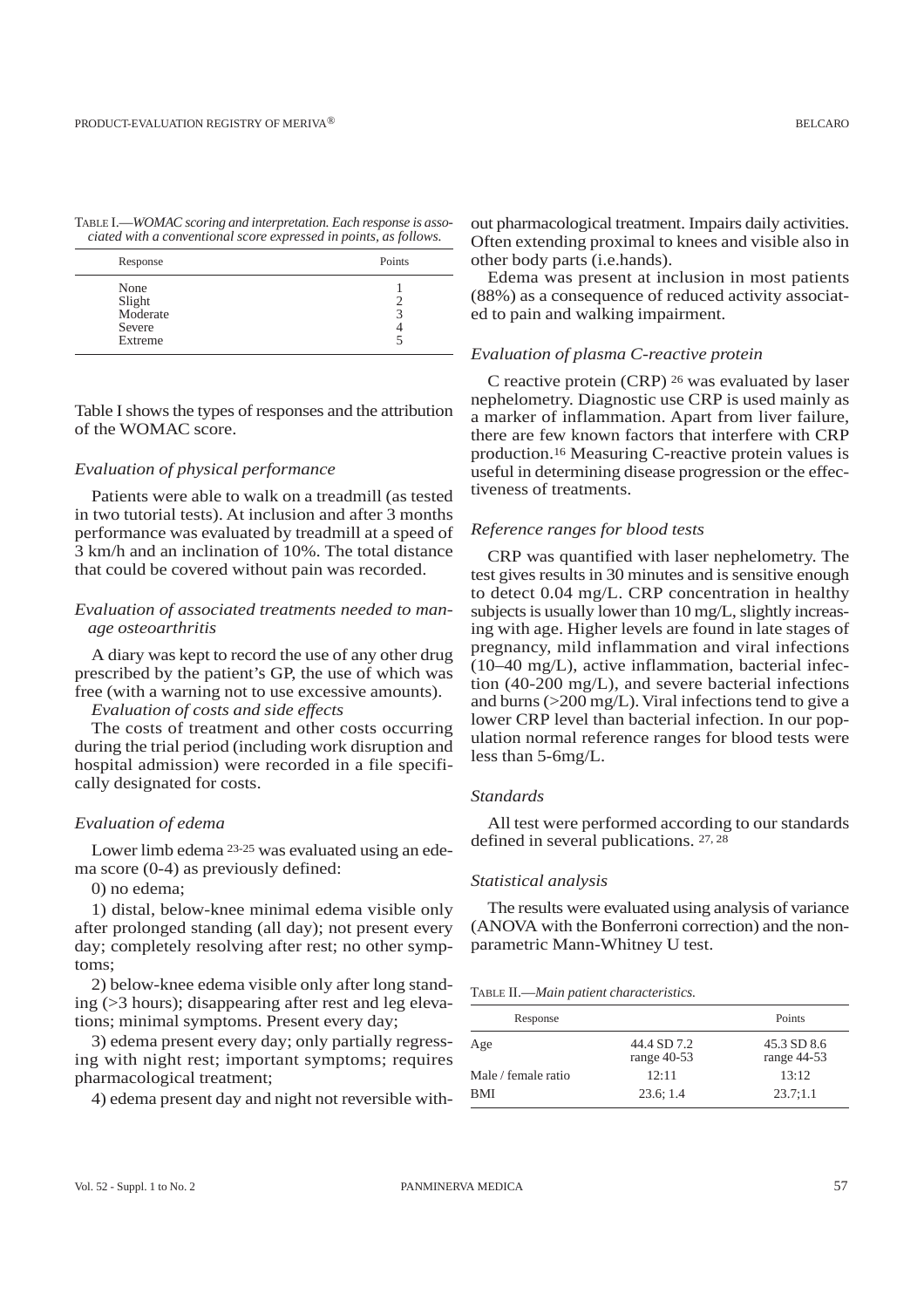| Pain                                                                                                                                                                                                                                                                                                                                                                                                                             | Inclusion |                                                                                                                                                                               |               |                                                                                                                                                                                       | 2 months |                                                                                                                                                                               |               | P <sub>1</sub>                                                                                                                                                                  | P2                                                                                                    | 3 months                                                                                |   |                                                                                                                                                                                                     |               |                                                                                                                                                                         |
|----------------------------------------------------------------------------------------------------------------------------------------------------------------------------------------------------------------------------------------------------------------------------------------------------------------------------------------------------------------------------------------------------------------------------------|-----------|-------------------------------------------------------------------------------------------------------------------------------------------------------------------------------|---------------|---------------------------------------------------------------------------------------------------------------------------------------------------------------------------------------|----------|-------------------------------------------------------------------------------------------------------------------------------------------------------------------------------|---------------|---------------------------------------------------------------------------------------------------------------------------------------------------------------------------------|-------------------------------------------------------------------------------------------------------|-----------------------------------------------------------------------------------------|---|-----------------------------------------------------------------------------------------------------------------------------------------------------------------------------------------------------|---------------|-------------------------------------------------------------------------------------------------------------------------------------------------------------------------|
| 1) walking<br>2) stair climbing<br>3) nocturnal<br>4) rest<br>5) weight bearing                                                                                                                                                                                                                                                                                                                                                  | T         | 3.1;1<br>3.4;1.1<br>3.3;1.1<br>3.6:1<br>3.3;1.2<br>16.9                                                                                                                       | $\mathcal{C}$ | 3.2;0.8<br>3.1;1.1<br>3.2;1<br>3.1;1.1<br>3.4;1<br>16                                                                                                                                 | T        | 2;0.8<br>1.5:1.1<br>1.4;0.6<br>1.6; 1.2<br>2.6:1.1<br>9,1                                                                                                                     | $\mathcal{C}$ | 3.3;1.2<br>2.1:0.8<br>2.1;1.1<br>2.6;1.2<br>3.4;1.1<br>13.4                                                                                                                     | S<br>S<br>S<br>S<br>S<br>S                                                                            | ns<br>S<br>S<br>S<br>ns<br>ns                                                           | T | 2.1;0.4<br>1.5:0.6<br>$1.1;0.4*$<br>1.5:1<br>$2.3:0.4*$<br>$8.5*$ #                                                                                                                                 | $\mathcal{C}$ | 3.2;0.9<br>2.2;1<br>2.2;0.8<br>2.5:0.4<br>3.2;0.4<br>$13.3$ ns                                                                                                          |
| Stiffness:<br>1) morning stiffness<br>2) stiffness late in day                                                                                                                                                                                                                                                                                                                                                                   |           | 3.8;1.1<br>3.6;1.1<br>7.4                                                                                                                                                     |               | 3.6:1.2<br>3.2;1.3<br>6.8                                                                                                                                                             |          | 2.2:1.2<br>1.4:0.8<br>3.6                                                                                                                                                     |               | 3.4:1<br>3.1:2<br>6.5                                                                                                                                                           | S<br>S                                                                                                | ns<br>ns                                                                                |   | 2.1:1<br>$1.2:0.5*$<br>$3.3*$ #                                                                                                                                                                     |               | 3.5;1.1<br>3.2;1<br>$6.7$ ns                                                                                                                                            |
| Physical function:<br>1) descending stairs<br>2) ascending stairs<br>3) rising from sitting<br>4) standing<br>5) bending to floor<br>6) walking on flat<br>7) getting in/out (car)<br>8) going shopping<br>9) putting on socks<br>10) rising from bed<br>11) taking off socks<br>12) lying in bed<br>$13)$ sitting $(a)$<br>$14)$ sitting $(b)$<br>15) getting on/off toilet<br>16) heavy house duties<br>17) light house duties |           | 3.2;1<br>3.6;1.1<br>3.7:1.2<br>3.6;1.1<br>3.8;1.2<br>3.7;1.1<br>3.9;1<br>3.7;1.2<br>3.8:1<br>3.9;1.3<br>3.7;1.1<br>2.7:0.5<br>2.8:1.1<br>2.4;1<br>3.3;1.1<br>3.5;1.1<br>3.8;1 |               | 3.3:1.1<br>3.4;1.2<br>3.5:1.2<br>3.5;1.1<br>3.7;1.3<br>3.3;1.2<br>3.6;1.1<br>3.8;1.2<br>3.9:1.1<br>3.7;1.2<br>3.8:1.2<br>2.7:1<br>2.7:1.3<br>2.5;1.3<br>3.3;1.2<br>3.4;0.5<br>3.7;0.7 |          | 1.8:1<br>1.1;1.1<br>1.3:0.9<br>1.5:1<br>2;1.2<br>1.6:0.9<br>1.1;0.4<br>1.4:0.3<br>2:1.2<br>2.8:1.2<br>1.5:0.7<br>1.1:1.1<br>1.3:0.8<br>1.2;1.1<br>2;0.5<br>2.1:1.2<br>1.8:0.4 |               | 2.9;1.1<br>2.9;1.1<br>3.2;1.1<br>3:1.4<br>3;1.1<br>3.4;1.2<br>2.8;1<br>3.1;1.1<br>3.1;1.2<br>3.3;1.1<br>3.5:1.4<br>2.6:1.1<br>2.8;1.1<br>2;0.7<br>3.3;1.1<br>3.5:1.2<br>3.6;1.4 | S<br>S<br>S<br>S<br>S<br>$\mathbf S$<br>S<br>S<br>S<br>S<br>S<br>S<br>S<br>S<br>$\mathbf S$<br>S<br>S | S<br>S<br>S<br>S<br>S<br>ns<br>S<br>S<br>S<br>S<br>S<br>ns<br>ns<br>S<br>ns<br>ns<br>ns |   | $1.1:0.3*$<br>1.05;0.6<br>1.23;0.5<br>1.4;0.4<br>2.1:0.3<br>1.5:0.4<br>1;0.4<br>1.2;0.4<br>$1.5:0.4*$<br>2.5:1<br>$1.1;0.5*$<br>1:0.3<br>1.1;0.3<br>1.1;0.5<br>$1.3:0.3*$<br>$1.7:1*$<br>$1.1;0.5*$ |               | 2.8;1<br>3:1.1<br>3.3;1<br>3.2;1<br>3.2;1<br>3.3;0.8<br>2.9;1<br>3.6;1.1<br>3.2;1<br>3.4;1.3<br>3.7;1.1<br>2.8:0.4<br>2.9;0.9<br>2.5;0.4<br>3.6;1<br>3.8;0.4<br>3.8;0.8 |
| Total                                                                                                                                                                                                                                                                                                                                                                                                                            |           | 59.1                                                                                                                                                                          |               | 57.8                                                                                                                                                                                  |          | 28.4                                                                                                                                                                          |               | 55.3                                                                                                                                                                            |                                                                                                       |                                                                                         |   | 22.98*#                                                                                                                                                                                             |               | 58.8 ns                                                                                                                                                                 |
| <b>WOMAC Score</b>                                                                                                                                                                                                                                                                                                                                                                                                               |           | 83.4                                                                                                                                                                          |               | 80.6                                                                                                                                                                                  |          | 41.1                                                                                                                                                                          |               | 75.2                                                                                                                                                                            |                                                                                                       |                                                                                         |   | $34.8*$ #                                                                                                                                                                                           |               | 78.8 ns                                                                                                                                                                 |

TABLE III.—*Details of the variations in score for each WOMAC item (score at inclusion, with SD, in comparison with the score at 2 AND 3 months of treatment). The comparative decrease in controls was significantly lower with minimal, non-significant variations between two and three months.* 

Interpretation of the table: the first numbers (T) indicate the score relative to patients using active treatment (AVERAGE AND SD); C-column numbers indicate controls. P1: significance: inclusion value VS after (2 months) value. P2: significance: treatment vs controls at 2 months. Results at 3 months: \*difference between 2 and 3 months; # difference between groups.

At least 50 subjects should have been observed in the study (with at least 20 completing the study/observation period in each group). This number was chosen to overcome spontaneous or intra-individual variations and to overcome inter-individual variability. A condition such as OA may have periods of high-level signs/symptoms followed by other periods of low-level signs/symptoms. These variations may be due to several factors including individual inflammatory situations as well as environmental and climate changes, working or standing patterns, etc.

### **Results**

Table II shows details of the patients. The treatment and control groups were comparable for age, sex distribution, and presence and intensity of their signs/ symptoms. Routine hematochemical tests (hematocrit, hepatic and renal function tests, including blood and urinary Ca) were within normal limits at inclusion and at the end of the study.

Table III shows details of the variations in score for each WOMAC item. There was a significant decrease at 2 months ( $P<0.05$ ) with a further, significant decrease at 3 months (P<0.05). Pain, stiffness, and physical function were all positively affected by treatment (P<0.05). In treatment patients the WOMAC score (median 83.4 at inclusion vs. 80.6 in controls) decreased to 41.1 (vs. 75.2 in controls) at 2 months and was down to 34.8 at 3 months (vs. 78.8 in controls)  $(P<0.05)$ .

Table IV shows performance concerning social func-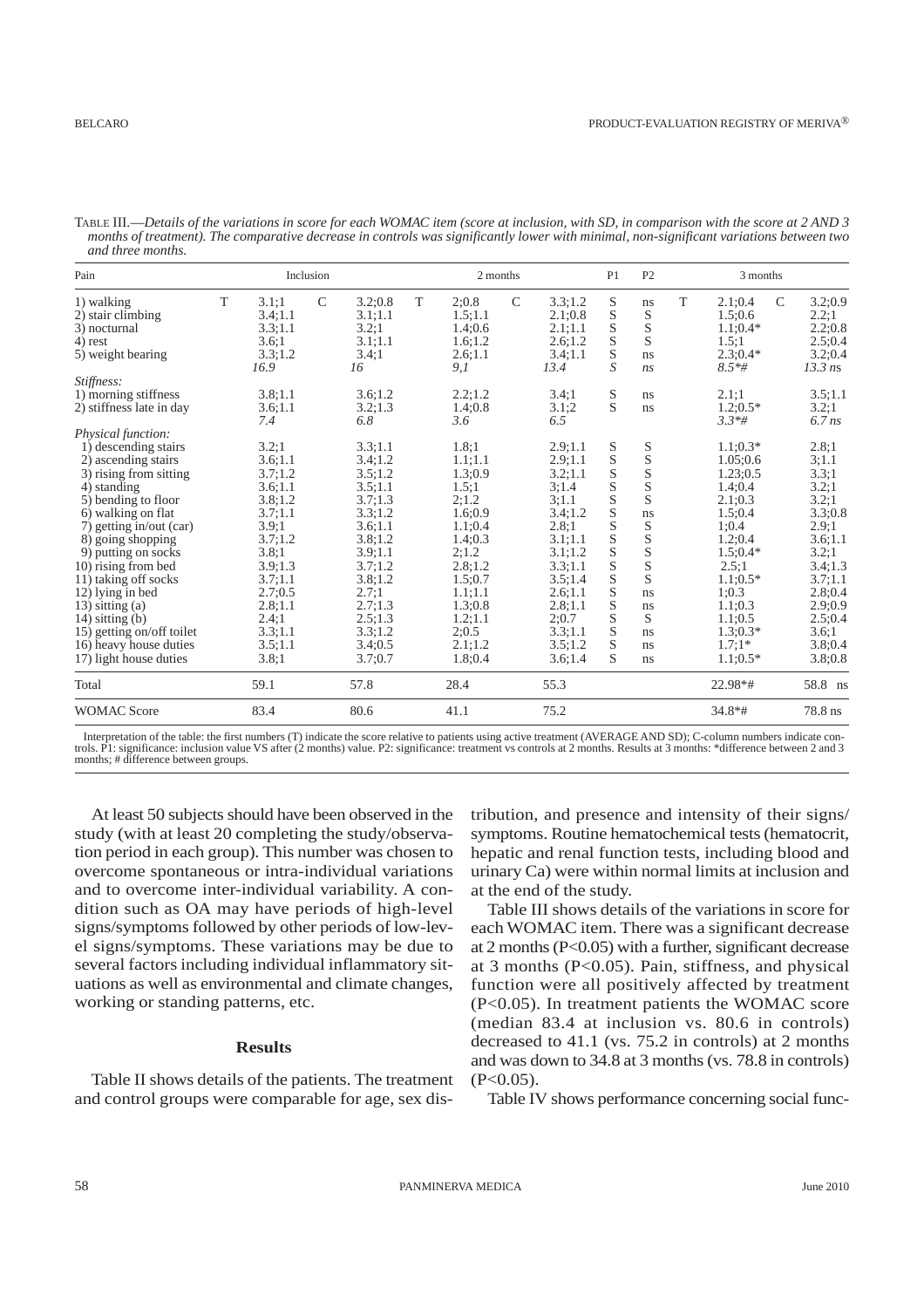| Social function                                                                                                                                                                                          | Inclusion |                                                                                                            |               |                                                                                                              | 2 months |                                                                                                                |              | P <sub>1</sub>                                                                                                 | P <sub>2</sub>                                      | 3 months                                                                         |   |                                                                                                                       |   |                                                                                                              |
|----------------------------------------------------------------------------------------------------------------------------------------------------------------------------------------------------------|-----------|------------------------------------------------------------------------------------------------------------|---------------|--------------------------------------------------------------------------------------------------------------|----------|----------------------------------------------------------------------------------------------------------------|--------------|----------------------------------------------------------------------------------------------------------------|-----------------------------------------------------|----------------------------------------------------------------------------------|---|-----------------------------------------------------------------------------------------------------------------------|---|--------------------------------------------------------------------------------------------------------------|
| <i>Negative alterations in:</i><br>1) in leisure activities<br>2) community events<br>3) church attendance<br>4) with spouse<br>5) with family<br>6) with friends<br>7) with others<br>Total             | T         | 3.3:1<br>3.5;1.1<br>3.5;1.1<br>3.5:1<br>3.6;1.1<br>3.4;0.8<br>3.7:1<br>24,5                                | $\mathcal{C}$ | 3.4(2)<br>3.2;1.1<br>3.6:1<br>3.6:1.3<br>3.5;1.2<br>3.3;0.7<br>2.1:1.4<br>22.8                               | T        | 2.2:1<br>2.2:1<br>1.8:1.1<br>1:1.2<br>1.4;1.1<br>1.4:0.8<br>1.3:0.5<br>11.3                                    | $\mathsf{C}$ | 3.2;2<br>3.3;1.1<br>3.5;1.1<br>2.1;1.2<br>3.3;1.1<br>3.3;1.2<br>3.2;0.9<br>21.9                                | S<br>S<br>S<br>S<br>S<br>S<br>S<br>*                | S<br>ns<br>ns<br>S<br>S<br>ns<br>S<br>$**$                                       | T | 2.1;0.3<br>2:0.1<br>$1.1;0.5*$<br>1.1;0.6<br>1.3:0.4<br>1.1;0.3<br>1.2;0.3<br>9.9                                     | C | 3.5;1<br>3.2;1.1<br>3.6;1<br>2.3:1.1<br>3.2;1<br>3.6;1.2<br>3.3;1<br>22.7                                    |
| <i>Emotional function:</i><br>1) anxiety<br>2) irritability<br>3) frustration<br>4) depression<br>5) relaxation<br>6) insomnia<br>7) boredom<br>8) loneliness<br>9) stress<br>$10)$ well-being#<br>Total |           | 3.7;1.1<br>3.8;1.1<br>3.5;1.1<br>3.3:1<br>2.8:0.3<br>2.9;1.1<br>3.6:1<br>3.6;1.2<br>3.9;1<br>3.8;1<br>34.9 |               | 3.6:1<br>3.7:1.2<br>3.6;1.2<br>3.3;1.2<br>2.7:0.4<br>2.8:1<br>3.3:1.2<br>3.6:1<br>3.8:1.1<br>3.7:1.1<br>34.1 |          | 1.1;0.4<br>1.3:0.4<br>1.1;0.2<br>1.4:0.8<br>1.1;0.3<br>1.1;0.4<br>1.1;0.3<br>1.2;0.4<br>2:1.1<br>1:0.3<br>13.4 |              | 3.4;1<br>3.6;1.1<br>3.7:1.3<br>3.1;0.8<br>2.9:1<br>2.8:1.1<br>3.3:1.3<br>3.4:0.5<br>3.9;0.6<br>3.9:1.2<br>37.9 | S<br>S<br>S<br>S<br>S<br>S<br>S<br>S<br>S<br>S<br>* | ns.<br>ns.<br>ns.<br>ns.<br>ns.<br>ns.<br>ns<br>ns.<br>ns<br><sub>ns</sub><br>** |   | 1;0.3<br>1.1;0.7<br>1:0.3<br>$1.1;0.4*$<br>1:0.3<br>1.1;0.2<br>1:0.2<br>1.1;0.2<br>$1.2:0.4*$<br>0.9:0.4<br>$10.5*$ # |   | 3.5;1.1<br>3.4;1.2<br>3.6;0.4<br>3.3;1<br>3.4;3<br>3.1;0.7<br>3.4;0.4<br>4.1;1<br>4.3;1.1<br>3.8;0.8<br>35.9 |

#Indicates alterations in well being. Score = SUM (points for relevant items). Average score = (total score) / (number of items). Interpretation: minimum total score: 0; maximum total score: 96; minimum pain subscore: 0; maximum pain subscore: 20; minimum stiffness subscore: 0; maximum stiffness subscore: 8; minimum physical function subscore: 0; maximum physical function subscore: 68.

TABLE V.—*Results of the exercise tests (median and range). The treadmill test was performed with the treadmill at the speed of 3 km/hour, with an inclination of 10%.*

| Treatment                                                   | Controls                                   | Time<br>differ. | Groups<br>differ. |
|-------------------------------------------------------------|--------------------------------------------|-----------------|-------------------|
| <i>Inclusion</i><br>$76 \text{ m} (15-188)$                 | $82m(19-210)$                              | NS              | *                 |
|                                                             |                                            |                 |                   |
| 2 months<br>$229 \text{ m}$ (106->400)<br>$(+201\%)$ #      | 104m (38-336)<br>$(+26.8\%)$ #             | P < 0.05        | *                 |
| 3 months<br>$331(112 - 5400)$<br>$+44\%$ vs<br>2-month data | 129 (44-383)<br>$+24\%$ vs<br>2-month data | P < 0.05        | $\ast$            |
| Difference before-after#.                                   |                                            |                 |                   |

tion and the status of emotional function. These aspects were also improved in treatment patients as the score decreased at 2 months from a median value of 34.9 (vs  $34.1$  in controls) down to  $13.4$  (P<0.05) in comparison with 37.9 in controls. At 3 months there was a further decrease down to a median value of 10.5 (P<0.05) in Meriva® patients vs. 35.9 (not significant) in controls.

Table V shows the results of the exercise (treadmill)

TABLE VI.—*CRP variations.*

|                              | Treatment            | Controls     |
|------------------------------|----------------------|--------------|
| Inclusion                    | 168 (SD18)mg/Lt      | 175(12.3)    |
| 8 weeks                      | $10.2$ (SD $3.51$ )* | 132(18.2)    |
| 12 weeks                     | $1.31$ (SD $4.11$ )  | 112 (SD22.2) |
| $*$ p < 0.05 (Mann Whitney). |                      |              |

tests (median and range). The treadmill (at a speed of 3 km/hour, with a 10% inclination) indicates an improvement of 201% of the initial distance  $(P<0.05)$ at 2 months (vs. a 26% increase in controls) and a further increase (+44% at three months) for a total of 336% compared to value at inclusion vs. a total increase of 30.8% in controls (the difference between the two increases is significant;  $p<0.05$ ). Meriva<sup>®</sup> treatment produced an increase 5.568 times greater than "the best treatment" when considering physical performance.

Edema was on average 2.81(sd 0.33) in Meriva® patients in comparison with 2.76(0.4) in controls. At 3 months it was reduced in both groups: 1.2 (0.3) in Meriva® patients compared with  $2.13$  (p<0.05 between groups) in controls.

Table VI shows the variations in CRP in a subgroup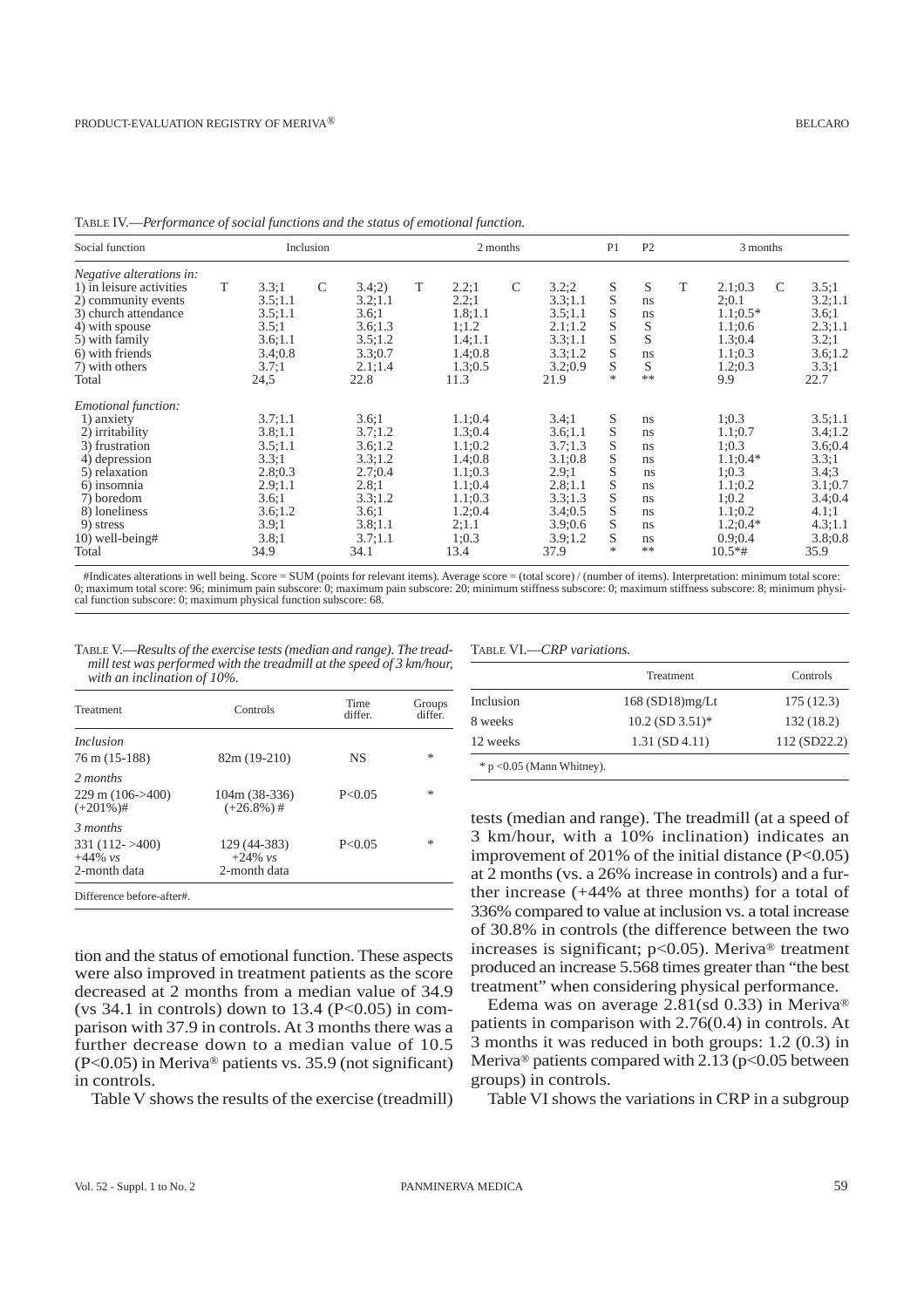|                                                                                                                                           | Meriya <sup>®</sup> | Controls |
|-------------------------------------------------------------------------------------------------------------------------------------------|---------------------|----------|
| 1) Decrease in use of nsaids/painkillers                                                                                                  | 63%                 | 13%      |
| 2) Decrease in gastrointestinal complications                                                                                             | 69%                 | 15%      |
| 3) Decrease in use of other drugs/treatments                                                                                              | 38%                 | 11%      |
| 4) Decrease in management costs                                                                                                           | 49%                 | 3%       |
| 5) Distal edema decrease                                                                                                                  | 65%                 | 5%       |
| 6) Hospital admissions, consultation and tests decrease                                                                                   | 38%                 | 6%       |
| 7) Specific decrease in non-drug treatment (i.e. physiotherapy),<br>costs due to different complications, new consultations, test et cet. | 44%                 | 8%       |

TABLE VII.—*Other observations during the study (median).*

of subjects treated with Meriva®. Twelve patients in the treatment group (age 43.3;5.1; 8 females) and 11 (age 44.2;4.8; 6 females) in controls had increased CRP at inclusion. The average decrease in CRP values of these subgroups of patients at inclusion and at 8-12 weeks is shown in the table. The decrease in CRP was significant in both groups at 8 weeks with a limited, not significant further decrease at 12 weeks; the decrease in CRP was significantly greater in the Meriva® group  $(P<0.05)$ .

Table VII shows other observations concerning several aspects of the treatment of OA. The decrease in NSAIDs and painkillers during the study was, globally, 63% in the treatment group vs. 12% in controls  $(P<0.05)$ .

The decrease in gastrointestinal complications was 38% in Meriva® patients vs. 15% in controls (P<0.05). The decrease in the use of other drugs/treatment was 38% in treatment subjects vs. 11% in controls (P<0.05). The global decrease in management costs was 49% in Meriva® patients compared to a decrease of 3% (not significant) in controls (difference between groups: P<0.05%).

The median decrease in distal edema was 65% vs. 5% in controls (P<0.05). The presence of edema in these patients is mainly associated with a combination of inflammation, forced reduced activity (caused by pain on motion), and relative impaired limb mobility altering the venous pump function and the venous return, particularly of the lower limbs.

Hospital admissions, consultation and radiological, imaging or instrumental tests decreased (median) 38% (P<0.05) in comparison with a 6% (not significant) decrease in controls (difference between groups:  $P < 0.05$ ).

The specific decrease in non-drug treatment (i.e. physiotherapy) costs due to different types of complications, new consultations or blood tests was 44% (P<0.025) in Meriva® patients vs. 8% (not significant) in controls (the difference between the two groups was significant: P<0.05).

#### **Discussion**

Curcumin is one of the most extensively investigated products of natural origin. Its broad spectrum of bioactivity and low oral toxicity have expanded its use to several clinical conditions.1, 12 Many potential beneficial properties of the natural product have not produced effective clinical results because curcumin shows a poor water solubility and stability, a low and unpredictable oral absorption, and a quick metabolism. All these problems have hampered the clinical development of curcumin as a drug as well as an efficacious health food ingredient.

The clinical trials of curcumin reported so far are characterized by a small number  $(<50)$  of participants, large doses  $(>1 \text{ g})$  of the natural product  $4$  and, often, controversial results.

To overcome the problematic use and dosage of the natural product, a phospholipid complex (Meriva®) was developed by combining curcumin and phosphatidylcholine in a 1:2 ratio.9 Complexation with phospholipids led to an improved aqueous stability and oral absorption of curcumin.10, 11

The management of OA is one of the best clinical possibilities for the use of curcumin in the light of ethno-pharmacological data and its mechanisms of action. Thus, turmeric is used in Asian medicine to treat inflammation and joint pain; curcumin protects chondrocytes from the catabolic action of inflammatory cytokines (IL-1beta, AP-1, NF-kB) and enzymes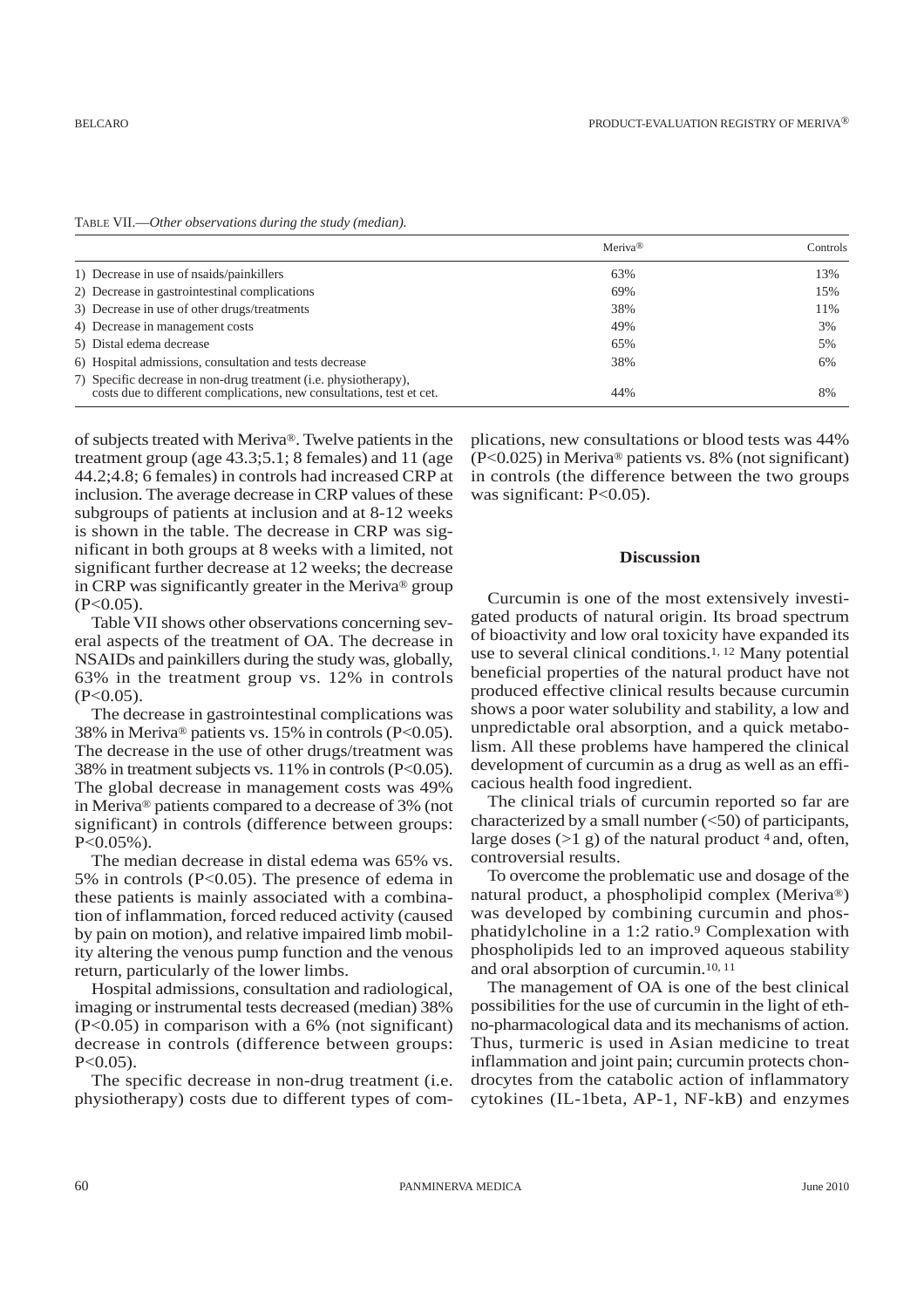(MMP-3, collagenases) and may block proteoglycane degradation.12

Curcumin has shown high potency in animal models of rheumatoid arthritis 18 and in a clinical trial that compared its activity with that of the non-steroid anti-inflammatory drug phenylbutazone.19 This study was the first indication of its clinical efficacy in OA.20

Meriva® shows a marked improvement in hydrolytic stability and oral absorption in comparison with non-complexed curcumin.9-11

In this product-evaluation registry, a dosage (200 mg) much lower than those employed in previous or current clinical studies (usually greater than 1g/day) was employed.20

This dosage was only slightly higher than the dietary intake of curcumin (up to 2 mg/Kg die) in the Indian diet,20 where turmeric is mainly consumed in an oily matrix favoring the absorption of curcumin.3

Meriva® (with curcumin embedded in a phospholipid complex) is a comparable molecular translation of this healthy dietary habit.

This product evaluation registry in patients with OA used the WOMAC <sup>29</sup> score (now considered a standard of evaluation for these clinical problems) for the evaluation of physical performance, which is the most bothersome problem for most patients and leads to an inability to take care of themselves (as, for example, the inability to shop alone). Some secondary outcomes (i.e. consumption of NSAID, management costs, and overall quality of life) are less predictable and may reflect the social context and the possibility offered by healthcare providers.

In this pilot registry a very significant decrease of WOMAC scores was observed, which was associated with an improvement in walking. These results suggest that Meriva® can be used as a complementary treatment in the management of OA, particularly to relieve pain and increase the mobility of patients. Meriva® improves their quality of life and physical function, but it may also produce a significant decrease in treatment costs. The reduced use of NSAID, physical treatments and hospitalization was observed in the treatment group. Curcumin is generally a gastroprotective agent<sup>19</sup> that might protect from the adverse gastric side effects of many antiinflammatory drugs.

At this stage, it is difficult to define whether the improved physical performance observed with Meriva® is due to a better control of inflammation, pain and rigidity, or to a direct action on muscular function. In the subpopulation with higher CRP, there was a decrease from abnormally increased values  $(168 \pm 18)$ mg/L) to almost normality  $(11.3 \pm .4.1 \text{ mg/L})$ , suggesting a possible important decrease of inflammation by Meriva®.

#### **Conclusions**

These results suggest that Meriva® is effective in OA as a complementary management tool, and the study provides a clinical validation of the effectiveness of phospholipid complexation to improve the hydrolytic instability and poor oral absorption of curcumin.

#### **References**

- 1. Aggarwal BB, Sung B. Pharmacological basis for the role of curcumin in chronic diseases: an age-old spice with modern targets. Trends Pharmacol Sci 2009;30:85-94.
- 2. Wang Y-J, Pan M-H, Cheng, A-L, Lin, L-I, Ho Y-S, Hsieh C-Y, Lin J-K. Stability of curcumin in buffer solutions and characterization of its degradation products. J Phar Biomed Anal 1997;15:1867-76.
- 3. Anand P, Kunnumakkara AB, Newman RA, Aggarwal BB. Bioavailability of curcumin: Problems and promises. Mol Pharm 2007;4:807-18.
- 4. Mancuso C, Barone E. Curcumin in clinical practice: myth or reality? Trends Pharmaco Sci 2009;30:333-4.
- 5. Goel A, Kunnumakkara, AJ, Aggarwal BB. Curcumin as "curecumin": From kitchen to clinic. Biochem Pharmacol 2008;75:787-809.
- 6. Srinivasan K. Black pepper and its pungent principle-piperine: a review of diverse physiological effects. Crit Rev Food Sci Nut 2007;47:735-48.
- 7. Shoba G, Joy D, Joseph T, Majeed M, Rajendran R, Srinivas PS. Influence of piperine on the pharmacokinetics of curcumin in animals and human volunteers. Planta Med 1998;64:353-6.
- 8. Barry J, Fritz M, Brender JR, Smith PES, Lee D-K, Ramamoorthy, A. Determining the effects of lipophilic drugs on membrane structure by solid-state NMR spectroscopy: the case of the antioxidant curcumin. J Am Chem Soc 2009;131:4490-8.
- 9. a) Kidd PM. Bioavailability and activity of phytosome complexes from botanical polyphenols: The silymarin, curcumin, green tea and grape seed extracts. Alt Med Rev 2009;14: 226-46. b) Semalty A, Semalty M, Rawat MA, Franceschi F. Supramolecular phospholipids-polyphenolics interactions: The Phytosome® strategy to improve the bioavailability of phytochemicals. Fitoterapia 2009. In press.
- 10. Giori A, Franceschi F. Unpublished: Indena: investigator's brochure: data on file. 2005.
- 11. Marczylo TH, Vershoyle RD, Cooke DN, Morazzoni P, Steward WP, Gesher AJ. Comparison of systemic availability of curcumin with that of curcumin formulated with phosphatidylcholine. Cancer Chemother Pharmacol 2007;60:171-7.
- 12. Henrotin,Y, Clutterbuck AL, Allaway D, Lodwig EM, Harris PM, Mathy-Harterty M, *et al*. Biological actions of curcumin on articular chondrocytes. Osteoarthritis Cartilage 2010;18:141-9.